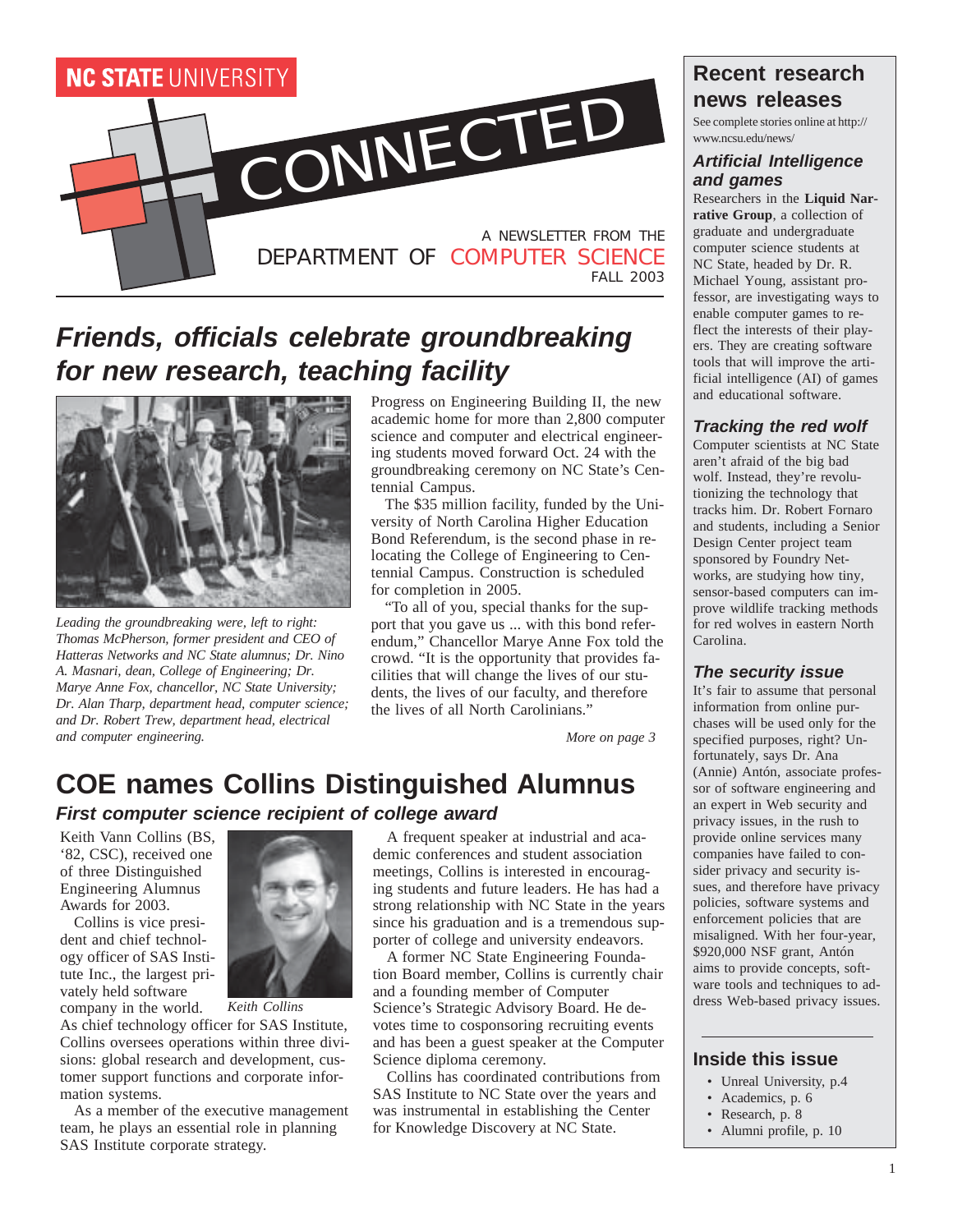# **Providing vital skills for today's IT world**

## **A message from the department head, Dr. Alan L. Tharp Antón at computer**

Media coverage of the offshore movement of IT jobs continues to raise interesting points and more than a few questions. During our fall open house, in fact, one parent asked if there would be a job for his son, should he choose to major in computer science.



*Dr. Alan L. Tharp*

From my conversations with members of our Strategic Advisory Board and other industry contacts—including consultants and leaders at firms that have moved IT operations to other countries—I feel confident in saying that yes, tremendous potential remains for exciting careers in the computer science field. But my statement needs a qualifier. As industries mature, so do the skill sets needed in those industries.

The challenge is to nurture in our next generation of computer scientists the creativity that leads to innovation, and to help them develop not only the requisite technical ability but the teamwork, communications, and leadership skills that will enable them to bring real value to their employers—especially those working in a truly global marketplace.

As you read through this issue of *Connected*, I trust that you will see how the computer science department at NC State is meeting this challenge now, and preparing to do so into the future.

One reflection of our commitment to the future was the Oct. 24 groundbreaking for Engineering Building II, which will provide much needed modern classroom and research space for the departments of computer science and electrical and computer engineering. We appreciate the support of North Carolina's taxpayers in making this new facility possible, and know that our current and incoming students appreciate this commitment.

Another sign is that we continue to attract the brightest students—the average GPA for our incoming freshmen this year is 4.22,

and the average SAT score is 1262—as well as top new faculty who are bringing expertise in areas vital to the continued development of computer science and information technology.

Our new and existing faculty have established a strong track record of securing research funding to support the continued development of knowledge in their respective fields of study—knowledge that translates into new academic coursework for our students as well as innovation with direct applications throughout the industry.

One example of 25 courses available to our seniors is the Senior Design Project course, in which student teams work on real-world projects with their company sponsors.

Former students have written to tell us how much they appreciated the opportunity to learn and practice the variety of skills that gave them a valuable edge when entering the job market.

Graduate and undergraduate students also have opportunities to work directly with our faculty on their research—theoretical and applied—through the department's research centers and labs. This valuable teamwork experience further prepares our students for positions in the evolving IT environment.

This tremendous academic and research environment is made possible through the ongoing support of national agencies, such as the National Science Foundation (NSF) and the Defense Advanced Research Projects Agency (DARPA), as well as corporate and individual funding, including support from the department's *e***Partners** members.

We appreciate the generous support of our donors, alumni and friends, and look forward to ongoing relationships that will help assure that our students have the preparation they need for success in the global information technology industry.

Sincerely, *Dr. Alan L. Tharp*

# **In the News**

Read news clippings online at http://www.engr.ncsu.edu/news/ homepage/innews.htm

# **security conference**

*National Journal's Tech Daily* and *The Chronicle of Higher Education* covered a Nov. 20- 21 conference on computer security; Dr. Annie Antón was among the expert participants.

#### **Making the unreal a reality**

Media interest in the Nov. 8-9 Unreal University led to interviews and features by *CNN*, *G4*, *New York Times* and the Raleigh *News & Observer*.

#### **AI, gaming research in IEEE Computer**

*Using AI in Games that Adapt to Users* appeared in the July 2003 News Briefs section of *IEEE Computer*, describing Dr. R. Michael Young's artificial intelligence and gaming research.

#### **Diet gadget monitors your eating**

It's like carrying your mother around in your pocket. ... A Knight-Ridder Newspapers story about The Diet Download, which earned Senior Design Project team members Nathan Green, Jeremy Maness, Buck Webb and J.R. Wilson third place in the Fourth Annual IEEE Computer Society International Design Competition, was picked up by *Associated Press* and ran in over two dozen papers from Delaware to Hawaii, while other papers published local versions of the story.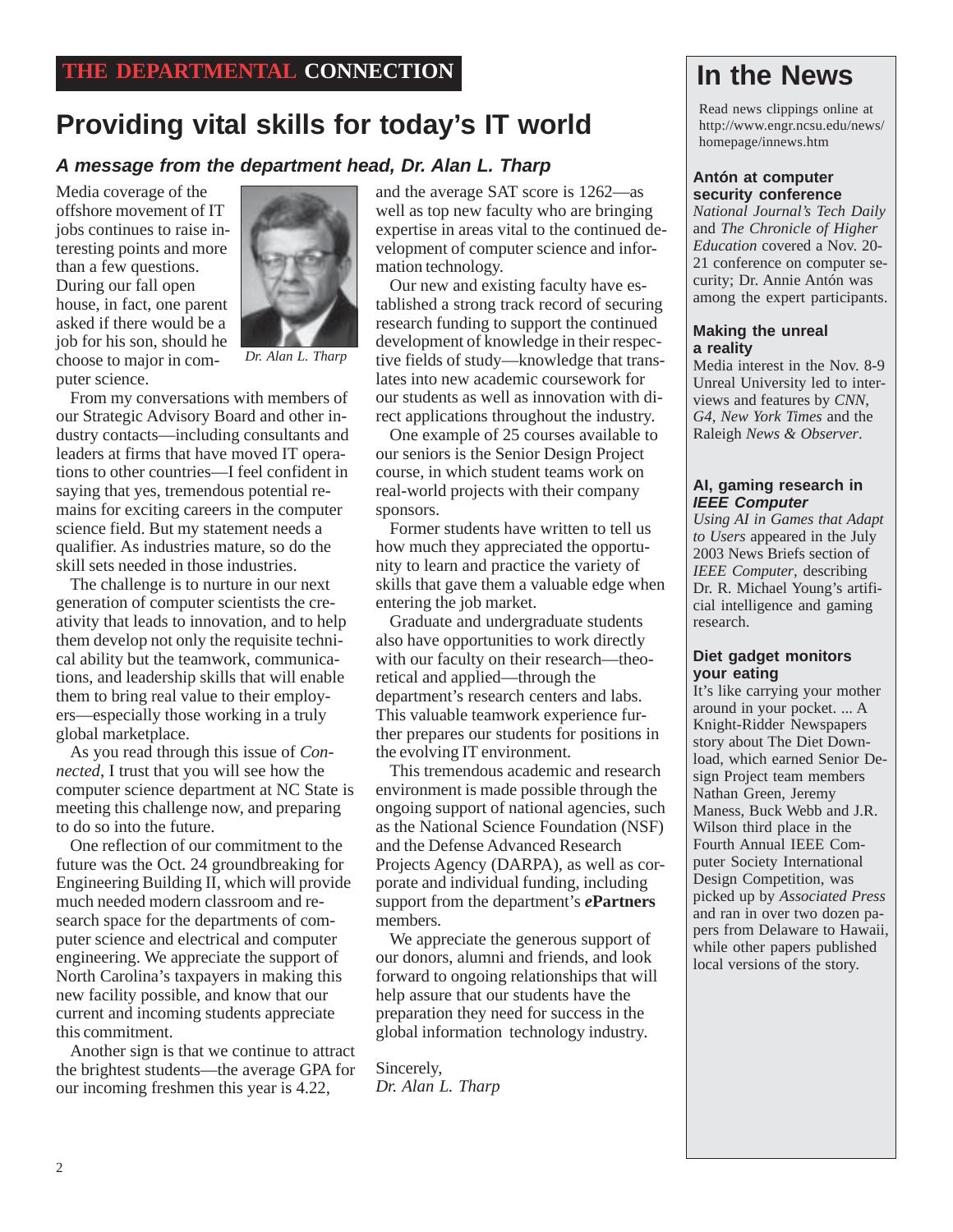# **Celebrating the start of construction**

*Continued from page 1*

The new building will provide about 210,000 gross square feet of space for classrooms, research areas and offices for the two departments that are currently housed in at least nine different areas of the NC State campus.

"This new building will ... be a symbol of our collective commitments to the continued excellence in computer science and electrical and computer engineering. It will be a symbol that will be noticed by top faculty and students alike. The return on this investment will grow beyond measure," said keynote speaker Thomas McPherson, former president and CEO of Hatteras Networks.

"You all know how strong our students are," Fox said. "The average GPA in our freshman class is well over 4.0 and the SAT is well over 1,200. These are incredibly bright people who could go virtually anywhere they wanted ... they've come to North Carolina State because this is a university for the future ... a place where public-private partnerships have blossomed ... (partnerships that provide) internships and co-ops for our students, that in collaboration with our faculty are designing our future, providing new means (to) have the quality of live in North Carolina that we ... deserve."

Fox cited one of computer science's Senior Design Center project teams as an example of the quality students who choose NC State. The student team had earned third place at the IEEE Computer Society International Design Competition—the



*Computer science faculty, staff, alumni and friends joined in the groundbreaking ceremony held atop the Red Hat parking deck at Centennial Campus. At a reception that followed, a display representing Don Bitzer's Emmy-award winning work in plasma screen technology and a display on artificial intelligence and gaming research by Dr. R. Michael Young and students were popular stopping points. Network Appliance sponsored the groundbreaking ceremony and reception.*



only U.S. team in the finals [See *In the News* on page 2 for details.]

Photos by Sheri Thomas, NC State University



*About a dozen computer science students shared their Wolfpack pride by helping with the Oct. 24 groundbreaking. Several of those serving as hosts stopped for a photograph with Ken Tate, director of the ePartners Program, and Alan Tharp, department head, center. The students are, from the left, Hilda Tong, Nikola Vouk, Brian Ferris; on the right: Mark Myzk, Andrea Castellow (CS '03, MBA candidate) and Francine Gatewood.*



#### **Building 'naming rights' to strengthen endowments**

NCSU's Board of Trustees has approved a "naming rights" plan for the new computer science and computer and electrical engineering building.

The primary goal of the "naming rights" campaign is to provide for growth in NCSU's endowment levels, which rank far behind many of our peer institutions. The "naming rights" program offers a unique multi-legacy gift opportunity for corporate and individual donors through the creation of a named endowment and the honor of being recognized with a permanent named space in the new building.

Additional information is available online at http://epartners.ncsu.edu/ naming\_rights.html.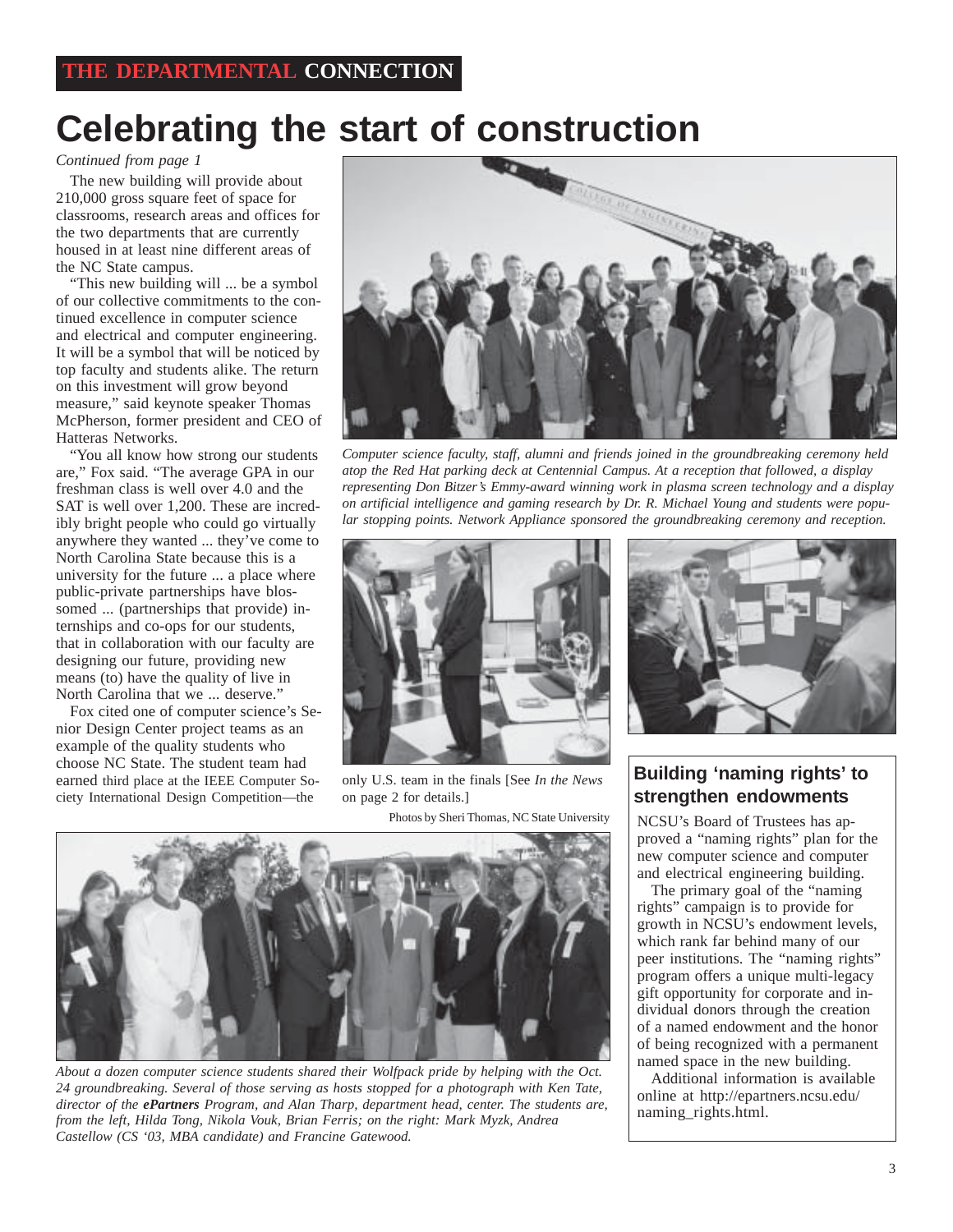# **Students appreciate Unreal University**

Long hours didn't dampen student volunteers' enthusiasm for the Unreal University held at Withers Hall Nov. 8 and 9. About 20 members of the Game Developers Club at NC State, led by faculty advisory Dr. R. Michael Young, assistant professor, worked from noon Friday through 6 p.m. Sunday.

"Interest in this event was high in our organization, and everyone involved appreciated the opportunity to help out wherever possible," said Kevin Vaughan, vice president of

the organization. "Many of our volunteers were present around-the-clock, doing everything from event registration to directing visitors, assisting faculty and helping oversee the Unreal Tournament 2004 labs."

Vaughan said he shared the excitement of the other student volunteers.

"I had the opportunity to talk with industry professionals and others about my ongoing research with the Mimesis research project and to receive advice about things we are trying to do, as well as personally about my career.

"I have been interested in game development since I was a child, and with graduation just a month around the corner, I am making an effort to do what most are unable to—make my childhood dream a reality. Unreal University definitely aided in this goal."

Vaughan and club president Michael Daly spearheaded the launch of the student organization this summer, following a suggestion from Young, whom they had for classes earlier in the year. They have been working with Young



*Among those working at the Unreal University were, seated: Michael Lee, Kevin Vaughan, Chelsea Corbach, computer science students; standing: Mark Chandler, Epic; R. Michael Young; Anne Dube, Epic; Mark Rein, Epic; Chris Franklin.*

on his Mimesis research project [See story: http://mimesis.csc.ncsu.edu/.]

While based in the computer science department, the club hopes to attract student members from various disciplines across campus, to mimic the diverse and social nature of the game industry, Vaughan explains.

"The main goal of our organization is to create a diverse tight-knit group of students interested in subjects related to game development such as music, art, programming and writing," Vaughan says.

"We currently have over 60 active members that participate in a variety of activities, including guest lectures from industry professionals, game analysis sessions and instructional workshops. Information about our upcoming activities is always available on our website, http:// www.gamedevelopersclub.org/," Vaughan said.

"We have been exceeding our attendance expectations at every event and typically have 85 percent attendance at our guest lectures."

*See additional story on page 9.*

# achieve!

Check out the Department of Computer Science faculty, student and alumni Achieve! honorees at the NC State University Achieve! Website, http://achieve.ncsu.edu/ and the College of Engineering's site, http:// www.engr.ncsu.edu/news/achieve/gallery/html.

# **Kudos**

**Dr. Matt Stallmann**, associate professor, and **PhD student Xiao Yu Li** are one of 12 faculty-doctoral student pairs from the United States in Microsoft's *Preparing for the Future Professorate*. As part of the pilot program each received a tablet PC and a nominal stipend.

Li attended a training session in Redmond, Wash., this fall. Next summer, he and Stallman will attend another session to share ideas about using new technology in the classroom. Li is the only computer science student in the program. NC State also has students in the program from applied math, forestry and poultry science.

**Neha Jain** received an NCSU Undergraduate Research Award which provides a \$500 stipend for her and \$500 for Dr. Ana (Annie) Antón, with whom she is conducting her research.

Their project is based on the increasing use of personal information in Web-based applications, which can result in unexpected disclosures. Antón and Jain will examine a taxonomy of privacy requirements for Web sites. They will use goalmining—the extraction of pre-requirements goals from post-requirements text artifacts—to evaluate health care Internet privacy policies.

Four **undergraduate computer science teams**, accompanied by coach **Dr. Tom Honeycutt**, associate professor, competed at the Association for Computing Machinery's MidAtlantic International Collegiate Programming Contest.

Two of the teams placed in the top 20 of the 161 teams competing at nine sites in the region. More than the placement, though, team member Chris Rogus said that the students benefited from the opportunity to develop teamwork and problem solving skills and to form a stronger sense of community with their peers.

Team members and their rankings:

Placing 15th: Tsuwang Yang, Tracy Beck, Nigel Kirby, Katan Desai (reserve); Placing 13th: Ryan Smith, Brain Pike, Daniel Wong. Also competing on two teams were Melih Onvural, Wynn Lam, Nguyet Nguyen, Kevin Damm, Christopher Rogus, and Richard Killian.

**Mital Patel** was one of two NC State "Leaders of the Pack" honored during the Fall '03 homecoming game.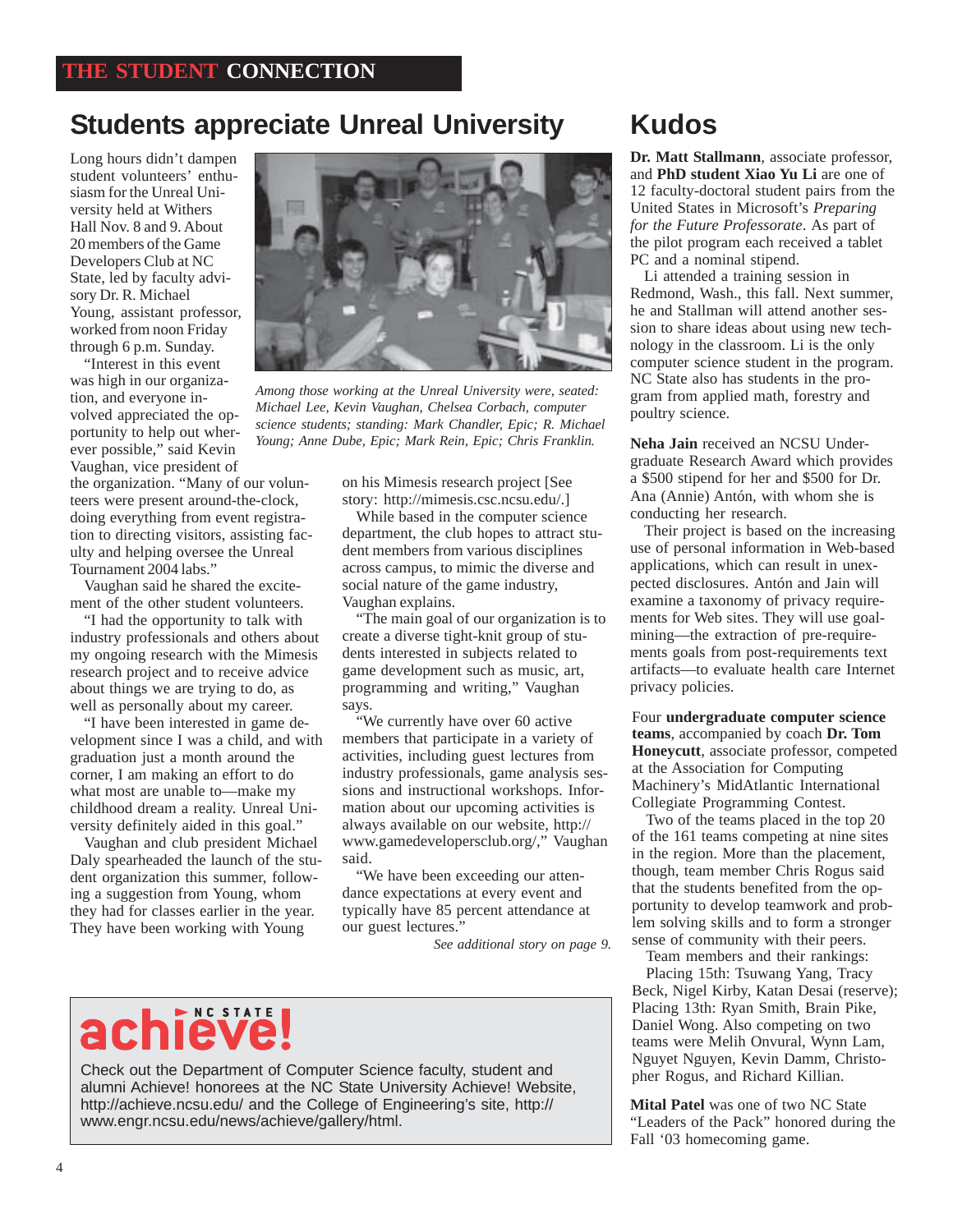# **Grad student Markow sets high goals ... and aims to achieve**

Tanya Markow's decision to pursue a master's degree in computer science is spurred by her desire to stand at the head of the class at West Point—as instructor.

Markow is a captain in the United States Army, an Apache helicopter driver and an instructor pilot. Her graduate degree in computer science will qualify her to teach at West Point, where she earned her bachelor's degree in aerospace engineering in 1995.

Aerospace engineering and computer science "aren't a very far cry from each other," she said. And besides, she's been playing with programming since she was six years old.

"We had an old Texas Instruments machine, and a *Teach Yourself Basic* book. My mother worked, so I opened the book and started copying the sample programs, and then started modifying and making my own programs over the years. It's [programming] always been a love of mine."

Flying is another love that she has nurtured over the years—she's been flying since she was 14. More recently, with national attention on the 100th anniversary of the birth of aviation, Markow has found herself involved in recreating aviation history. She is working with Nick Engler, founder of the Wright Brothers

**Senior Design Center team makes sponsor site visit Park Scholar helping with**



Students in the Progress Energy project, one of 20 sponsored projects in the fall '03 Senior Design Project course, visited the Shearon Harris nuclear power plant training facility in New Hill, NC.

# **rebuilding computers**

Members of NC State's ACM/AITP organization have been gathering used computers and other supplies for a computer refurbishing project.

The students have accumulated over 100 units thus far and plan to rebuild them in the spring semester. The computers will be donated to a school district that does not have computer equipment for its students.

Students also have been learning about industry trends from guest speaker presentations, including representatives from EMC and CISCO Systems, computer science department *e***Partner** companies.

Companies interested in speaking at a ACM/AITP meeting may contact Joe Bergmark at jebergma@unity.ncsu.edu.

Joining in the onsite visit were, from **undergrad Web site** the left: Andrew Humphries, Andrew Williams, Mark Merrill, Matthew Ingle and sponsor, Lisa Council.

The Senior Design Center teams reported on their projects to sponsors and guests at Posters & Pies held Dec. 3 at the Talley Student Center. More about the Senior Design Center and student team projects is available online at http://sd.csc.ncsu.edu/.

Companies interested in sponsoring projects for spring or fall 2004 are invited to contact Dr. Robert Fornaro, professor and Senior Design Center director, at fornaro@csc.ncsu.edu.

Aeroplane Company of Dayton, Ohio. A master woodworker and pilot, he is creating historically accurate replicas of the Wright brothers' original aircraft, including several gliders.

Markow has served as volunteer pilot on several test flights of the replica gliders and has been included in documentaries and news specials about Engler's efforts. One of those is *The Wright Challenge*, airing 9 p.m. on Dec. 9, on the History Channel.

Additional details are available online at the Wright Brothers Aeroplane Company Website, http://www.wrightbrothers.org/General/museum\_guide.htm.

Jordan O'Mara, a sophomore Park Scholar, is working with the computer science communications staff to redevelop the undergraduate section of the department's Web site.

Their goal is to create a site that provides prospective undergraduates a sense of the energy and quality experience they can expect at NC State, while also presenting the facts that discerning students need when making college choices.

O'Mara comes to the task with considerable experience: he had his own Web development company before enrolling at NC State.

# **WICS lunches becoming a popular stop ACM/AITP members**

A weekly WICS lunch program has proven popular with members of the Women in Computer Science student organization, drawing a mix of graduate and undergraduate women students and faculty members for discussion on coursework, career planning and other topics.

Among the organization's recent activities was assisting 15 members of a local Girl Scouts troop in earning their computer science badges.

Alumni and business leaders interested in participating as a speaker at WICS events are invited to contact Julie Starr, WICS president, at jmstarr@ncsu.edu.



*Joining a November lunch meeting were, seated: Margaret Heil, Senior Design Center assistant director; Rachana Doshi, WICS continuing president, Fall 2003; and members Andrea Castellow; standing: Francine Gatewood; Lauren Shupp; Julie Starr, WICS president; Laura Tateosia, member; and Hema Srikanth, WICS officer.*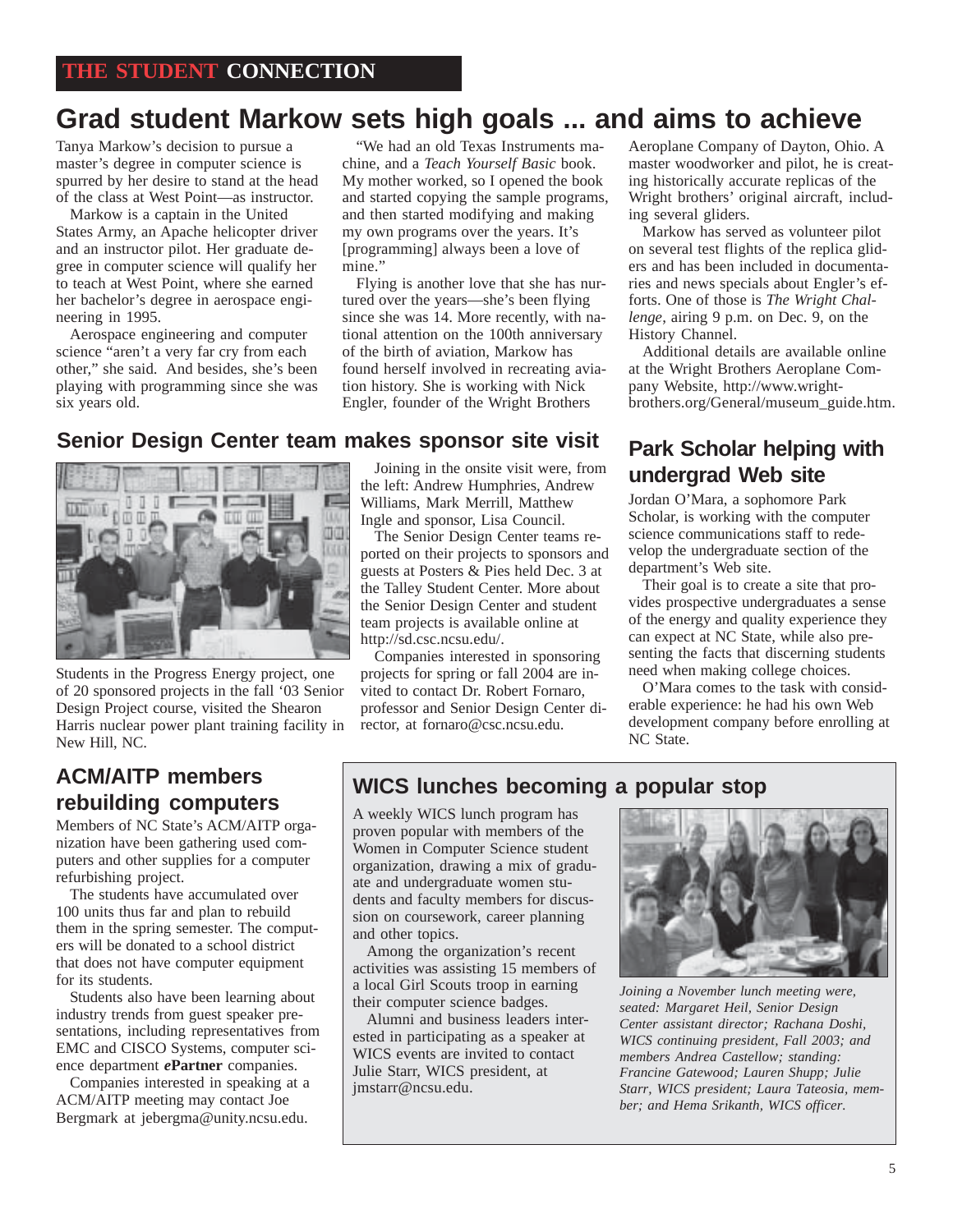# **Sampling of new courses this year**

**Software Testing** - *Melissa Lindaman*  provides an understanding of what software testing is and its key role in determining the quality of a software application for the customer.

**Research Projects in Intelligent Interactive Entertainment** - *Dr. R. Michael Young* - a projects-oriented course that gives upper division undergraduates in computer science and related disciplines exposure to a research projects environment. Students work in teams on the ongoing Mimesis research project. The focus of the course is the creation of an intelligent interactive 3D virtual environment for entertainment and/or education.

**Graphics for Game Design** - *Dr. Chris Healey* **-** an introduction to computer graphics, with an emphasis on the use of graphics techniques in computer gaming.

**Information Systems Security** - *Dr. Peng Ning* - a theoretical study of security policies, models and mechanisms for secrecy, integrity and availability. Topics include basic cryptography and its applications; operating system models and mechanisms for mandatory and discretionary access controls; data models, concepts, and mechanisms for database security; security in computer networks and distributed systems; and control and prevention of viruses and other rogue programs.

**Sensor Systems** - *Dr. Robert Fornaro*  explores the concept of pervasive computing—computing that is barely visible, inexpensive to the point of disposable and ubiquitous. Some pervasive architectures are built around ad hoc sensor networks that communicate via wireless, shortrange radio, including motes developed by the University of California at Berkeley and now on the market. These motes are the subject of this course.

**Database Security** - *Dr. Ting Yu* - an overview of database security concepts and techniques and discussion of new directions of database security in the context of Internet information management.

**Topics in Performance Study of Parallel Programs** - *Dr. Xiaosong Ma* - a special topic course providing an in-depth study of parallel applications' performance, with an emphasis on cross-platform performance comparison and, especially, the inclusion of I/O operations in predicting the overall performance of large parallel applications.

**Transform Theory and Other Concrete Math Applications in Computer Science** - *Dr. Donald Bitzer* - explores the mathematics that can be particularly useful for computer scientists and engineers.

**Database Systems** - *Dr. Rada Chirkova*  an in-depth study of advanced research topics from classical and current literature in databases, with an emphasis on database performance and autonomic computing.

**Wireless Networks** - *Dr. Mihail Sichitiu* - a broad introduction to wireless networking principles and architectures, focusing on the differences between wireless networking and fixed networking

### **Key speakers share insight in leadership class**

Students in the new Leadership in Technology Class, led by Ken Tate, *e***Partners** program director, gained an awareness of real-world leadership needs for today's corporate environment through presentations by industry leaders. Presenters were

- Suzanne Gordon, SAS Institute
- Bill Weiss, The Promar Group
- Steve Worth, EMC
- Ken Hibbard, Network Appliance
- Hayes Davis, Liquid Communication Systems
- Jennifer Shevach, Intel
- Jo Goodson, BNX Systems
- John Sutton, ABB
- Keith Collins, SAS Institute

### **Student project aims to simplify event planning**

A class of 50 graduate students, taught in the fall semester by Dr. Tom Honeycutt, associate professor, are developing software intended to help revolutionize the event planning industry.

Working within the framework of a virtual company, the eight teams of students identified problems faced by trade show planners, including the difficulty of matching unique exhibitor needs to existing exhibit hall space.

Applying new algorithms, engineering practices and other skills, they were creating software to streamline and simplify processes used by exhibitors and show hosts in putting on major events. Honeycutt is looking to partner with companies interested in bringing real-world issues to this academic exercise.

"The economy, Internet and rapidly changing business practices are impacting the industry in new and sometimes unforeseen ways," he said. "Heightened competition on many fronts—from physical appearance of the exhibit space to all the logistical issues—make this a prime time to explore the problems in depth and develop workable solutions."

The student teams, half on campus and the others in the Engineering Online master's degree program, were pitching their software solutions to virtual venture capital representatives at the end of the course. Honeycutt has a greater goal in mind, however. He hopes viable solutions will get into the hands of real venture capital firms and then into the industry pipeline.

"That's the kind of real-world impact that we aim for when developing such learning experiences," Honeycutt said. Chuck Grad, former adjunct instructor of computer science, is collaborating with Honeycutt in this course.

RedPelican, a Raleigh-based company that is exploring a broader range of project management issues, commends the academic exercise.

"Marketers are seeking new solutions that will help them better manage programs, and, as such, the concepts and ideas that the students are applying are highly relevant and will prove beneficial to these marketers," said Donald Fluken, RedPelican CEO.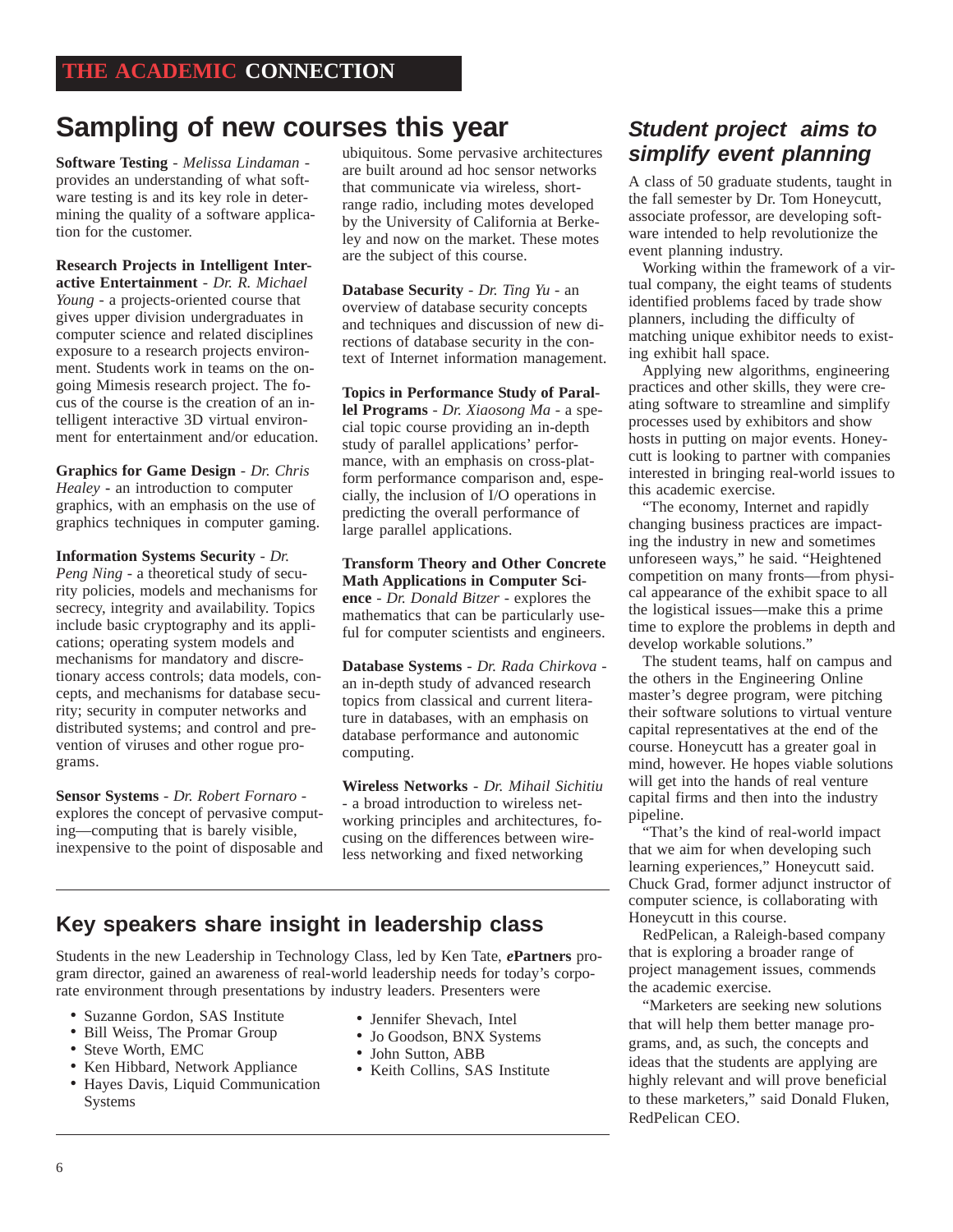## New members of the computer science faculty **Faculty**, staff changes

The Computer Science Department welcomed five new assistant professors over the summer months.

**Stephen Heber** joined the department with a joint appointment in the Bioinformatics Research Center and the College of Physical and Mathematical Sciences.

He joins three other computer science faculty involved with this interdisciplinary research center: Donald Bitzer, Distinguished University Research Professor; Jon Doyle, SAS Institute Professor; and Mladen Vouk, professor and technical director for the Center for Advance Computing and Communication. For more information about this center, view online at http://statgen.ncsu.edu/sisg/ people.php.

Heber has a doctorate in mathematics from the University of Heidelberg, Germany. His research focuses on gene order comparison, protein interaction, physical mapping and EST assembly and alternative splicing. He also completed postdoctoral studies at the University of California-San Diego.

**Jaewoo Kang** came to the department from the University of Wisconsin-Madison. His research focuses on understanding the fundamental aspects of building a large-scale Internet information system that can answer complex queries over billions of Internet data sources. He previously was founder and chief technology officer of a start-up in Santa Clara, CA, and has worked for Bell Labs.

#### **NC State well represented at ACM conference**

NC State's Department of Computer Science was well represented at the 10th annual Conference on Computer and Communications Security held by the Association for Computing Machinery Oct. 27-31.

Among the 35 accepted papers, four were presented by faculty from NC State's Department of Computer Science conference. **FYI** 

**Xiaosong Ma** is one of three new faculty members joining the department from the University of Illinois at Urbana-Champaign.

Her areas of research include selfconfigurable performance optimization, storage systems, parallel I/O, high performance parallel computing, scientific data management and parallel data mining.

The second from the University of Illinois is **Jun Xu,** who brings to NC State a research focus in computer system security and reliability. In particular, he is interested in operating system and compiler support for defeating security attacks, fault injection based system security and reliability evaluation, distributed system for security and reliability, and measurement-based system security and reliability analysis.

The third is **Ting Yu,** whose research focuses on security, including trust management, privacy protection in open systems, and semi-structured databases.

#### **Branting joins faculty**

Dr. Karl Branting joined the computer science faculty as a visiting lecturer. His research interests include empirical methods for natural language processing, casebased reasoning, artificial intelligence (AI) and law, integrations of AI techniques, and ecological and environmental applications of AI. Branting is a principle research scientist with Livewire Logic in the Research Triangle Park.

— the highest representation from one department at the conference. Dr. Peng Ning, assistant professor of computer science, and his students contributed three. Dr. Doug Reeves, professor of

computer science, and his students contributed the fourth. Ning was the only author with three papers at the conference.

#### **NSF Career Development Award recipients**

The computer science department has 11 National Science Foundation Career Development Award recipients. These awards are the highest honor bestowed on new faculty members. Award recipients are:

- Dr. Annie Antón
- Dr. Christopher Healey
- Dr. James Lester
- Dr. Frank Mueller
- Dr. Injong Rhee • Dr. George Rouskas • Dr. Munindar Singh
- Dr. R. Michael Young • Dr. Vincent Freeh
	- Dr. Karl Branting
- Dr. Peter Wurman

**Dr. Wu-Show Chou,** professor emeritus, effective July 14, following retirement after 27 years of service

*Recent Department of Computer Science faculty appointments*

**Dr. S. Purushothaman Iyer**, full professor **Dr. Munindar Singh,** full professor

**Dr. Annie Antón**, associate professor **Dr. Christopher Healey**, associate professor

**Dr. David Thuente**, full tenure, associate professor and director, graduate programs **Karl L. Branting**, visiting lecturer

*Department of Computer Science staff changes*

**Ginny Adams**, PeopleSoft support specialist

**Vilma Berg**, graduate admissions specialist and counselor **Jason Corley**, UNIX system administrator **Ron Hartis,** director of operations **Kelly L. Potter,** technical communication advisor **Anna Rzewnicki**, associate director, external relations

#### **Departures**

**Marshall D. Brain II**, stepped down from the positions of visiting lecturer and assistant to the department head.

**Dr. Robert Fornaro,** professor, stepped down as undergraduate program director, effective January 2004, to concentrate on his work as director of the Senior Design Center and his research on wireless motes.

Research expenditures for fiscal year 2002-2003 totaled \$4,141,944.60. From the start of the fiscal year through early November, the department received ten new sponsored research awards, totaling \$3,056,007 in committed funding from external sponsoring agencies, bringing the total current research funding to approximately \$14 million.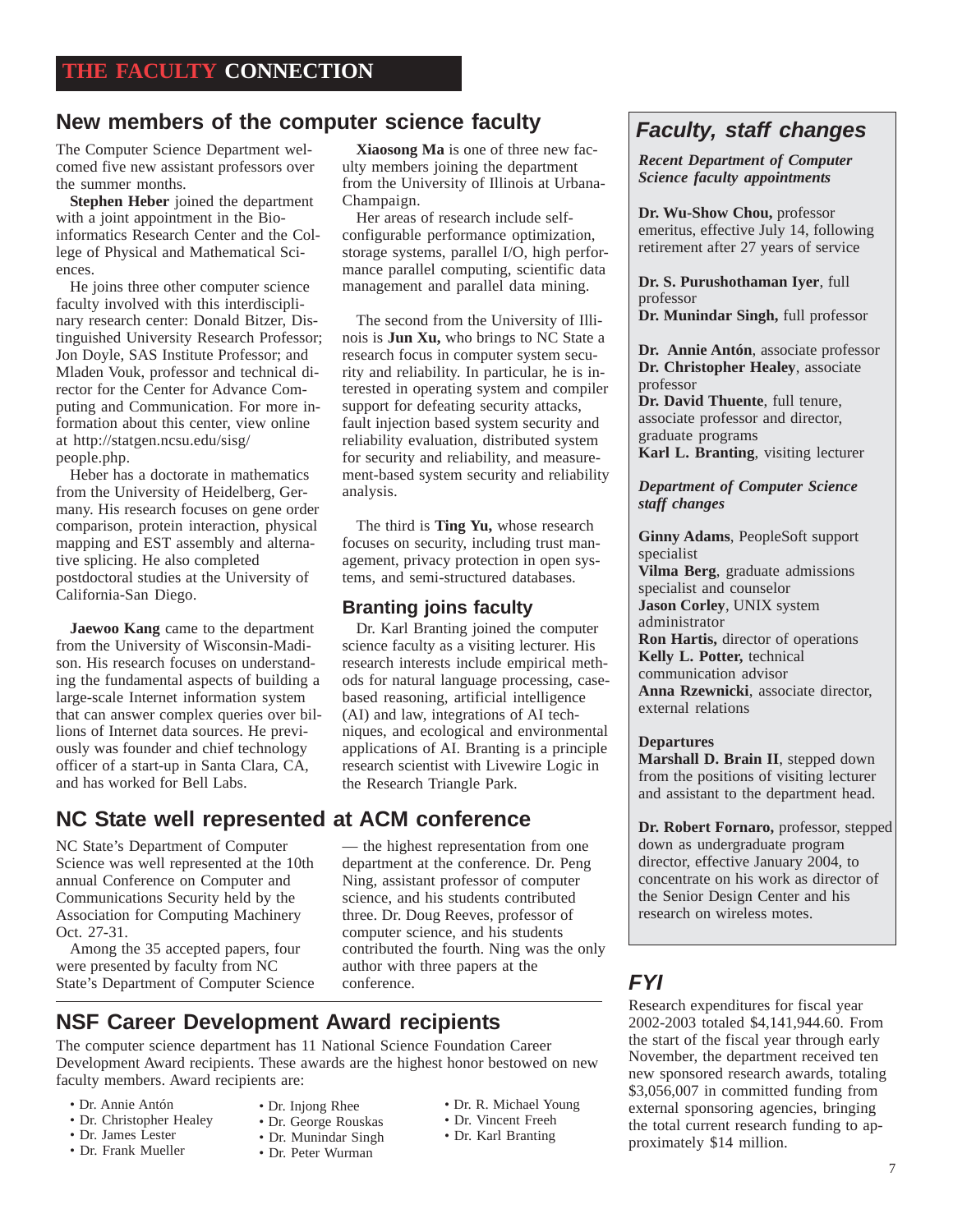# **Faculty research activities**

**Dr. Matt Stallmann**, associate professor, has been named an associate editor of the ACM journal, *Journal of Experimental Algorithms*.

**Dr. Peter R. Wurman, assistant professor, and his three doctoral students**— Gangshu Cai, Jie Zhong and Ashish Sureka—received a Best Paper Award at this fall's International Conference on Electronic Commerce (ICEC-03). The title of their paper is "An Algorithm for Computing the Outcome of Combinatorial Auctions with Proxy Bidding."

**Dr. Rada Y. Chirkova**, assistant professor, and **Dr. Laurie Williams,** assistant professor, each received a Faculty Award for \$40,000 through the IBM University Partnership Program.

The competitive, cash-only awards foster collaboration between researchers at leading universities worldwide and those in IBM research, development and services organizations, and promote courseware and curriculum development to stimulate growth in disciplines and geographies that are strategic to IBM.

Williams is conducting an empirical comparison of two strategies for managing the cost of and customer satisfaction related to serviceability, and will explore means for proactively improving serviceability.

Chirkowa is developing methods to improve the performance of sets of frequent and important queries on large relational databases, which could improve the efficiency of user interactions with datamanagement systems.

**Dr. Douglas Reeves**, professor, received the **Professional Engineer of the Year Award** as an "outstanding alumnus" of the Computer Engineering and Computer Science Department of the Speed Scientific School at the University of Louisville.

**Dr. Peng Ning,** assistant professor, published his book, *Intrusion Detection in Distributed Systems: An Abstraction-Based Approach*. The book was coauthored with Sushil Jajodia and X. Sean Wang and has been published by Kluwer Academic Publishers in the Advances in Information Security Series.

**Dr. Annie Antón**, associate professor of software engineering, received \$920,000 from the National Science Foundation (NSF) for a proposal entitled "ITR: Encoding Rights, Permissions and Obligations: Privacy Policy Specification and Compliance."

 Systematic encoding and enforcement of information privacy values, policy and requirements are needed because preliminary research for this project has found that the three are often misaligned, leading to IT applications that do not reflect the policies which are intended to govern them.

 Project results, tools and findings will be fully documented on a Website currently supported by the NSF and created by Antón: ThePrivacyPlace.org.

 Dr. Colin Potts, Georgia Institute of Technology, is co-principal investigator on this multiyear project. Among other NC State participants are business management faculty members Dr. Jule Earp, assistant professor; Dr. Lynda Aiman-Smith, associate professor; and Dr. David Baumer, associate professor.

**Dr. Frank Mueller**, assistant professor, received \$130,000 for his proposal. "ITR: Collaborative Research: SPARTA: Static Parametric Timing Analysis to Support Dynamic Decisions in Embedded Systems." The project will run through August 2006.

Embedded systems with temporal constraints rely on timely scheduling and a prior knowledge of worst-case execution times (WCETs). Static timing analysis derives safe bounds of WCETs but its applicability has been limited to hard realtime systems and small code snippets.

The project addresses these limitations of timing analysis for embedded systems and contributes a novel approach to program analysis through parametric techniques of static timing analysis and provides innovative methods for exploiting them. The broader impact is to increasingly expose students to embedded systems and to provide essential temporal assurances, a prerequisite for applying the results to hard and soft real-time scheduling for embedded systems.

A proposal by **Drs. Doug Reeves**, professor, and **Peng Ning**, assistant professor,

"Tracing Attacks through Non-Cooperative Networks and Stepping Stones with Timing-Based Watermarking," has been funded for a five-month period for \$119,310 by the **Advanced Research and Development Agency (ARDA)**, a funding arm of the intelligence community. If the ARDA exercises all of its options, the total funding could grow to over \$1 million.

Attack attribution is the attempt to identify the source of an attack, so that appropriate defenses can be put in place and so the attacker can be prosecuted or quarantined. Many approaches are possible and have been tried. Most are not effective across proxies, gateways, and stepping stones (intermediate hosts used for staging attacks).

Drs. Reeves and Ning propose an approach based on packet timing characteristics. Their method embeds in packet timing a subtle watermark for this purpose. The watermark uses no bandwidth, can be made almost arbitrarily robust, and is difficult to detect without knowledge of the parameters of the watermark embedding scheme. The project will also investigate implementation and deployment issues.

**Dr. Laurie Williams**, assistant professor, and **Dr. Malden Vouk**, professor, received \$24,515 from Nortel Networks for their proposal, "Agile Software Dependability."

Agile practices relate to the dependability of software systems in two ways: first, developers rapidly cycle from one software development practice to another, to get feedback early and often on decisions that have been made. This continual feedback provides "early and often" checks on factors that ultimately impact the dependability of the project.

This leads to the proper mapping of the right mix of dependability practices to the determination of "good enough dependability" for a particular project. What is "good enough" depends upon the project characteristics and requirements. The researchers will work with Nortel to study the corporation's current practices in software dependability in relation to industry best practices.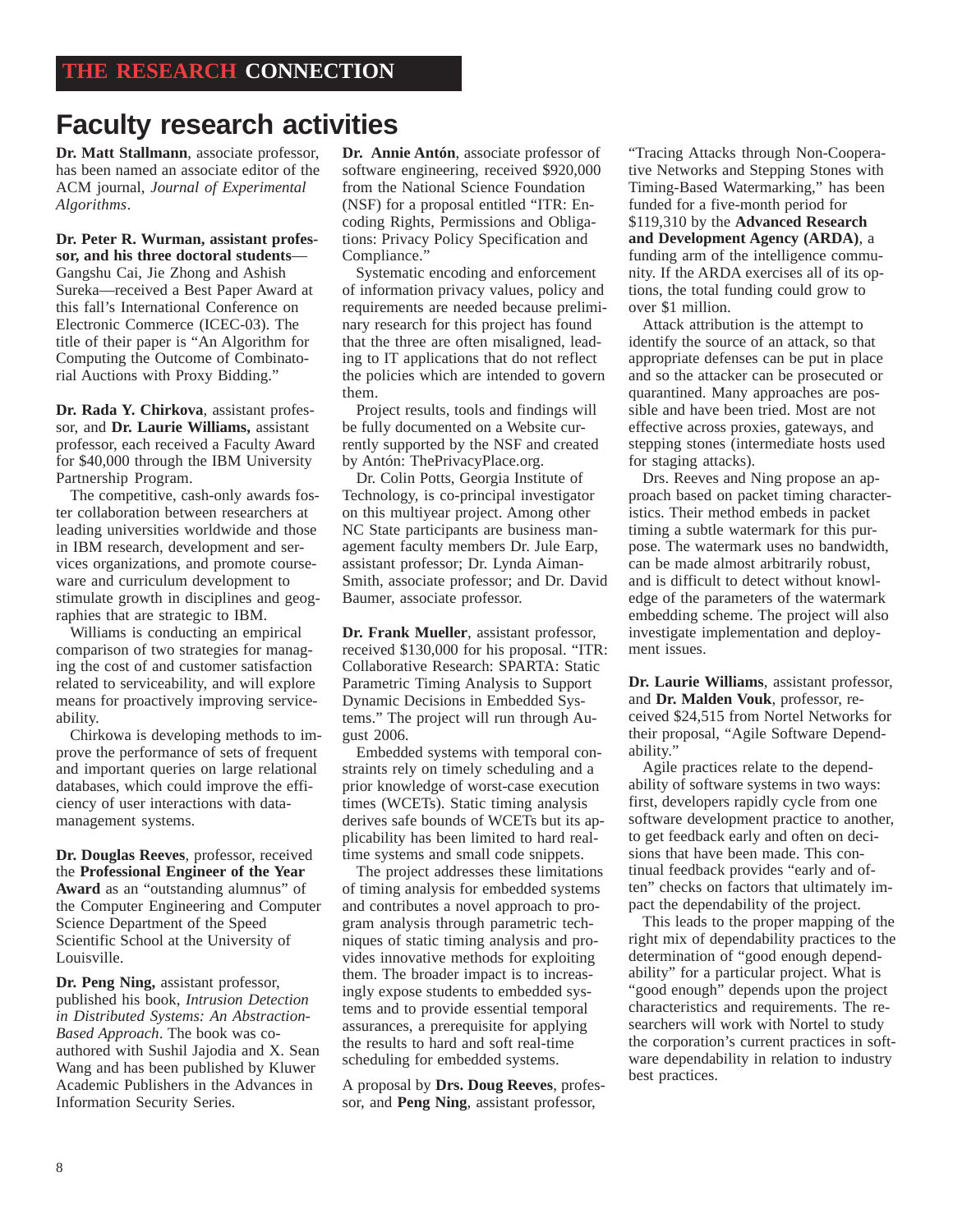### **Sampling of current graduate student research topics**

#### **Xinyuan Wang, PhD candidate**

*Topic: Tracing attacker's traffic through the Internet*

Most attacks are launched through the Internet these days by people who work hard to conceal their identity. Wang is investigating methods of tracing them through the network so their attacks can be stopped. Faculty advisor: Dr. Douglas Reeves

#### **Prashant Murthy, MS candidate**

*Topic: Implementing reputation management in peer-to-peer (P2P) systems*

P2P systems are used currently to share music (MP3) and video files, but in the future will be used as a very powerful, robust means of finding and sharing all kinds of information. The problem is in identifying who is providing the information and whether they can be trusted. Developing trust among strangers by user ratings of each other is the focus of this work. Faculty advisor: Dr. Douglas Reeves

#### **Qinghua Zhang, MS candidate**

*Topic: Improving performance of peer-topeer systems by caching*

Existing P2P systems work well but are inefficient. Some measurements show that half the current Internet traffic is P2P traffic. Caching is a way to improve the performance of any system that makes repetitive requests. Implementing and evaluating the performance of caching for P2P is the focus of this project. Faculty advisor: Dr. Douglas Reeves

#### **Xuejun Sun, MS**

*Topic: Extending the 'support-vector machine' data mining technique to handle data sets that contain both definite data and information about upper and lower bounds on specific missing data points*

Sun applied this to analyzing astrophysical data from the new orbiting Chandra gamma-ray observatory, in order to separate stars from more interesting apparent galactic objects. He recently started a new job in the radiology department at the Duke Medical Center. Faculty advisor: Dr. Jon Doyle



# **Unreal weekend for gaming enthusiasts**

The first Unreal University, held in Withers Hall Nov. 8 and 9, drew over 200 gaming enthusiasts from across the country, plus *CNN*, the *New York Times, G4* and the *News & Observer*. Some of the student participants traveled all night to be sure of arriving on time.

Cosponsored by the Center for Digital Entertainment at NC State; Epic Games, a Department of Computer Science *e***Partner** company; Atari; AMD and NVIDIA, the event featured workshops on Epic's Unreal game engine and provided a meeting ground for those interested in the gaming industry.

"The classes helped to better prepare individuals who are interested in game development for a career," said Dr. R. Michael Young, associate professor, director of the Center for Digital Entertainment at NC State, and coordinator of the event. It also taught gaming hobbyists how to use the technology to create 'mods' or modifications to computer games.

Participants also tested Epic's newest game in a LAN party using several dozen 64-bit computers provided by cosponsors ABS and AMD.

Maegan Walling and Brandy Swigart were among the attendees. Both are students at Full Sail in Orlando, Fla., and came for the intensive workshops.

"This is a very nice event to come to," Swigart said, adding that it enabled her to become more comfortable with her skills using the software, which will help her as she enters the job market.

Robert Navarro and Bruce Chipa, NC State computer science sophomores who

*Photo above: Workshop participants had a chance to test Unreal Tournament 2004, scheduled for release early next year by Epic and Atari, at a nonstop LAN party set up in Withers Hall.*



*Mark Rein, vice president of Epic Games, talks with a participant from Minnesota, where he works for a gaming company.*

were among the event's student volunteers, said they enjoyed the exposure to the industry. They also learned more about what the computer science department at NC State has to offer.

Chipa said he came to NC State because "everyone talked about and recommends the NC State computer science program. You have all these resources, labs, TAs, and a broad range of classes."

One of those classes is Young's course on gaming design that he teaches using the Epic engine.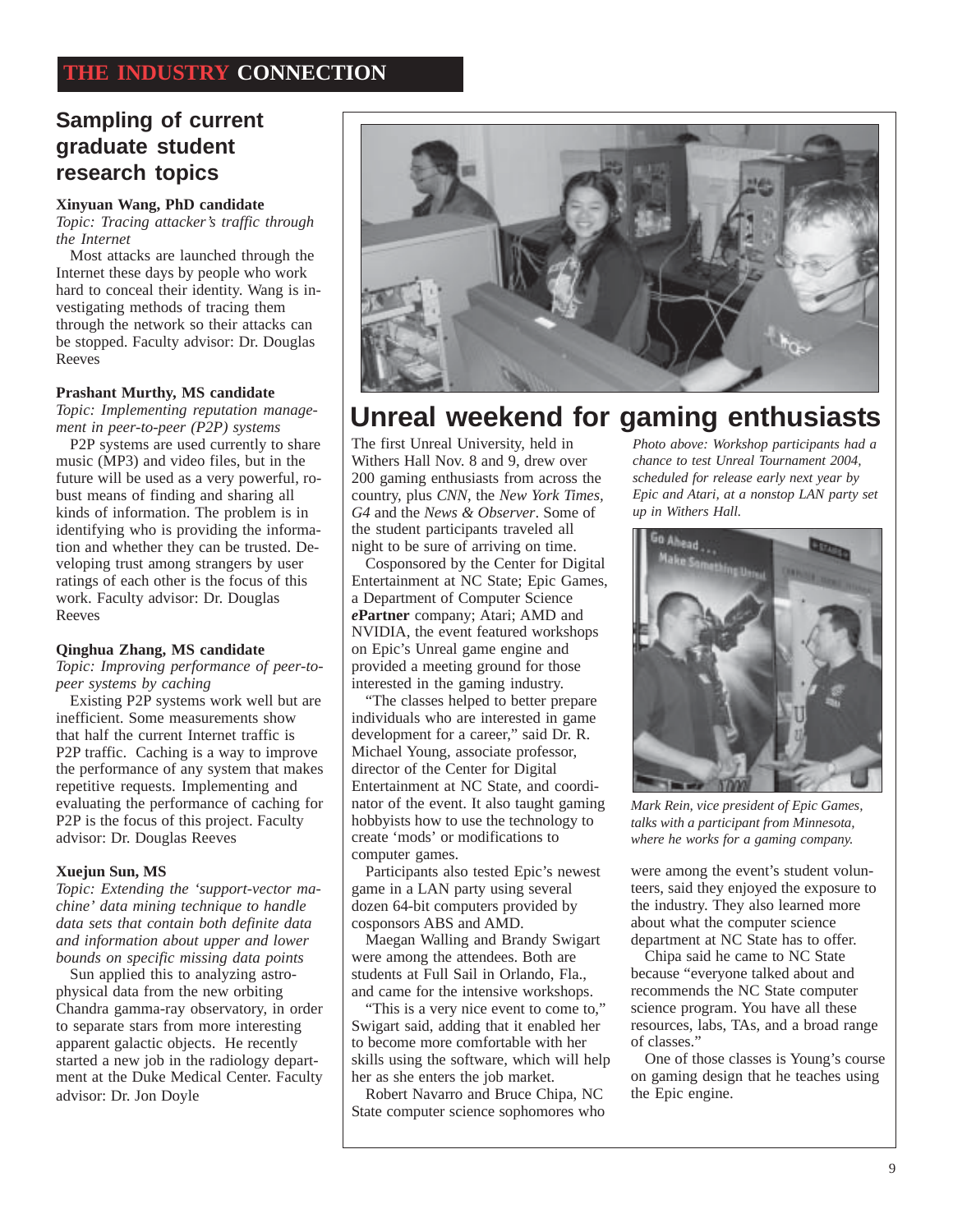# **Accepting challenges, opportunities puts Troy on global track**

Donna Troy (BS '78) switched from physics to computer science in her junior year at NC State. She switched, she said, "when I couldn't identify with what I was being taught; thermodynamics did me in." *Donna Troy*That decision



launched a career that now has her traveling around the globe as executive vice president of worldwide channels for Network Associates, Inc.

The partnerships, alliances and other business relationships that Troy manages comprise the distribution channels for Network Associates' two families of computer security solutions: McAfee System Protection Solutions for desktops and servers, and McAfee Network Protection Solutions for corporate networks.

Before joining Network Associates in 2003, Troy served as president and chief executive officer at Partnerware and held several leadership roles in the course of a 22-year career with IBM, including vice president of Tivoli Worldwide and vice president of solution developer alliances, managing overall IBM relationships with the largest independent software vendors around the world.

Troy started her career with IBM "right out of school, in custom application development for enterprise customers," she said. Her first project was building a mortgage system for First Federal Bank in Rochester, NY.

"After a year of working with customers on site and with the IBM sales team, I was recruited to work as a systems engineer." She then progressed rapidly through systems engineering positions.

IBM had clear career development tracks and identified people early for their executive resources program, moving people from line jobs to staff and back to line as part of the development process. "After a year I was promoted to my first management job and then every two years I progressed to different jobs and opportunities.

"Each had its own risk and rewards. It was not a given you would be successful. But taking the risk was part of the growth process. I moved from technical sales support to sales branch management and from there to my first HQ job in White Plains, New York."

Troy encourages today's graduates, particularly those who land positions with larger companies, to use the resources available to them.

"In larger companies with a focus on employee development, they should expect significant training and to be part of a

*It was not a given you would be successful. But taking the risk was part of the growth process.*

team, with management and mentors assigned," she said.

"They should also expect that they must reach out to use the resources that a larger company has to offer; it will not always come to them. Good interpersonal skills and good communications skills go far and set you apart."

A strong performance record at IBM resulted in new opportunities for Troy, including roles on task forces and special assignments that opened doors to further advancement. Her first international experience was representing the United States as part of a world-wide marketing team. "From there, I had additional assignments that were global in scope, and had to travel and establish relationships globally," she said.

Troy recently joined Network Associates, Inc. "I knew the management team, and the people you work with is a key issue to me. Also, the security industry is growing with lots of upside. Lastly, the opportunity was around the channel, which is what I love to do."

When asked if she faced unique challenges as a woman in the industry, Troy said, "Yes and no. I have had significant opportunity throughout my career, and have only had a few occasions when being a woman was an issue.

"But we have to live by a different standard, like it or not. My view is that you have to operate above reproach with the highest integrity. Men survive; women do not. Both should be held to the same standard of course, but that's not the real world."

Her advice to women embarking on their careers:

- Set your goals and go for them.
- Communicate and network with people who can help you move forward.
- Always do excellent work.

The same, of course, applies to men launching their careers. She also notes that while balancing a career with family and community responsibilities can be tough, it is possible.

"My husband and I share our responsibilities. We also have had great nannies, and we focused our free time on our kids. It's something you have to make a priority: God, family and work, in that order. Also…I don't think about it too much; I just do what I have to."

Troy recently added another commitment to her agenda: she joined the Department of Computer Science's Strategic Advisory Board at the invitation of Dr. Alan Tharp, department head.

She accepted because, "I thought I could bring my experience to the table, to help shape the program and the requirements from an industry point of view.

"I also want to connect my company to the university as a partner and resource."

#### **Loher receives research award**

Phillipe Loher (BS '02) received honorable mention from the Computing Research Association 2003 Outstanding Undergraduate Awards competition. At the awards banquet in San Diego, he meet such researchers as the inventors of RSA encryption and Java.

Currently a software developer for IBM's Lotus Software Group, Loher said the experience was extremely gratifying.

"When I arrived and met people my own age who were doing research, I noticed how much I really missed doing research. It's something I will never forget and something I want to come back to. Thank you again for your kind support," he said. Unrestricted funding provided by the department's *e***Partners** and alumni made it possible for him to attend.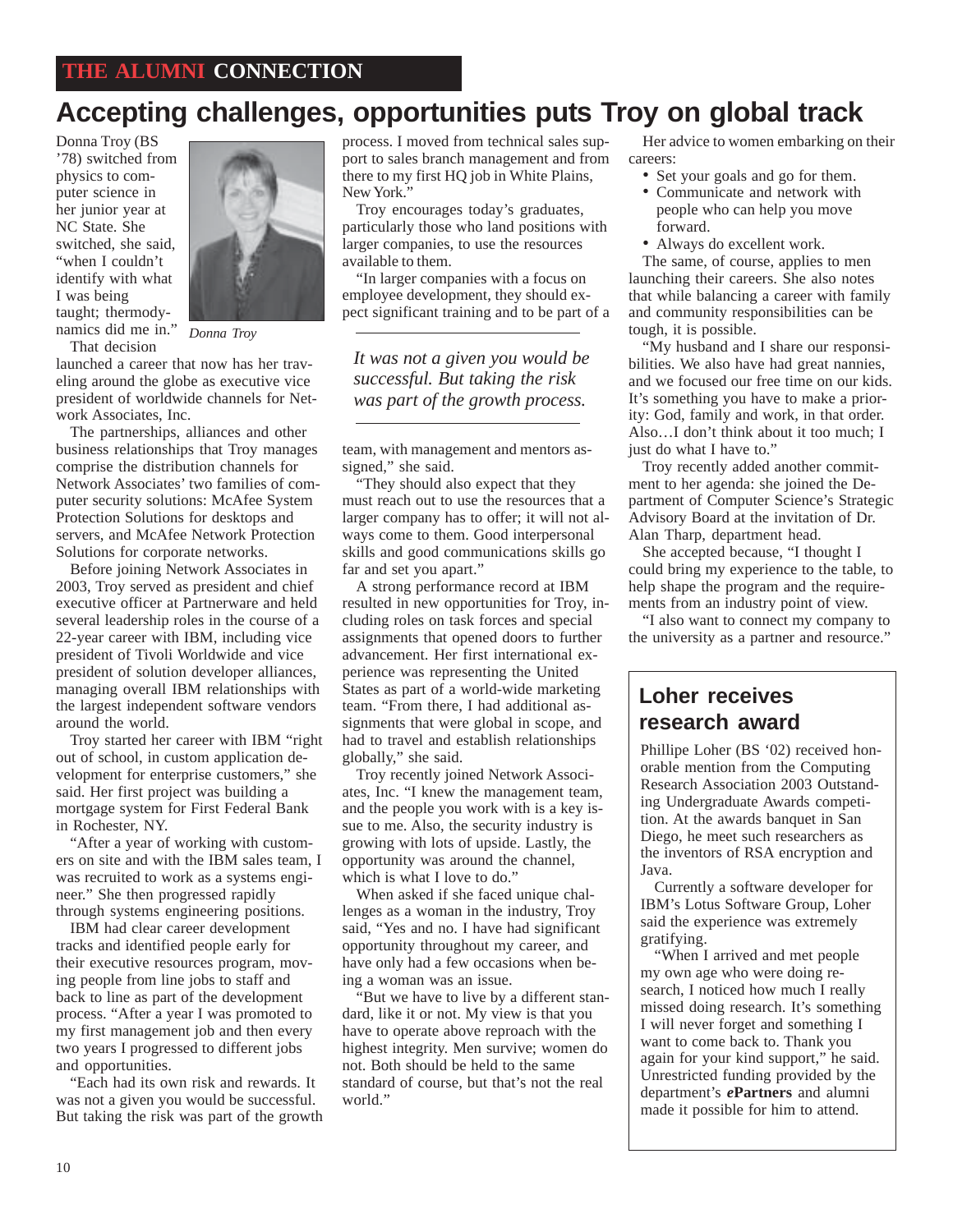#### **ePartners membership continues to grow**

Since its start in 2000, the *e***Partners** Program has grown to include over 50 companies. The *e***Partners** program provides a framework for developing and nurturing strong collaborative relationships between the global business community and NC State's Department of Computer Science.

Its primary focus is to foster ongoing communication and interaction between students, faculty, and corporate partners to help shape the department's future direction. In addition, the unrestricted funding generated by the program allows the computer science department to continue to grow in emerging areas of computer science technology while providing the highest quality education for NC State's computer science students.

Additional information about

*e***Partners** is available online at http:// epartners.ncsu.edu/ or by contacting Ken Tate, director, at 919-513-4292; email: tate@csc.ncsu.edu. Current members are:

| <b>Super ePartners</b> |
|------------------------|
| Cisco Systems          |

| Network Appliance      |
|------------------------|
| <b>Progress Energy</b> |
| <b>SAS</b>             |
|                        |
|                        |

#### *e***Partners**

| Computer Service                          | Intel                   |
|-------------------------------------------|-------------------------|
| Partners                                  | Redhat                  |
| Duke Energy                               | <b>Shark Technology</b> |
| Epic Games                                | <b>Tavve Software</b>   |
| Integrated Industrial Telehealth Services |                         |
| Information, Inc.                         |                         |
|                                           |                         |

#### **Corporate Friends**

KeywordRanking.com TechEngage Lucent Technologies Viatec Research ABB Apple Bally Refrigerated Boxes Borland Software Carolina Turkeys Council for Entrepreneurial Development Dell Computer DynCorp Fujitsu GlaxoSmithKline GTE Hatteras Networks Hewlett-Packard IBM Lockheed Martin MATRIX Resources

Media Arts & Images Microsoft Mitsubishi Electric Research Labs (MERL) Nortel Networks Northrop Grumman NovaGov OnWired **OPNET** Parasoft Pearson Education PwC Consulting QVS Software SlickEdit Southpoint Partners Tangram Verizon

# **Dr. K. C. Tai endowment established**



On Nov. 19, computer science faculty and staff joined in a brief ceremony marking the establishment of the Dr. K. C. Tai Memorial Endowment Fund.

The endowment was made possible through the generosity of friends, relatives, former students, and professional colleagues of the late Dr. K. C. Tai, who had been a professor of computer science at NC State for 27 years prior to his death in October 2002.

"I thank all of you for your generosity and support to make this become a permanent endowment," Mrs. Tai said. "This is a wonderful way to remember K. C. I'm sure that he would be very happy to know that this is helping the department, faculty and friends.'

#### **Alumni make multi-year pledges**

Two computer science alumni recently made multi-year pledges to the department. **Gerhard Pilcher** (BS '85) of Mount Airy, NC, made a \$2,500 contribution toward a \$10,000 four-year pledge. **Chris Crump** (BS '78) of Redwood City, Calif., made a \$5,000 contribution toward a \$25,000 five-year pledge. These are two of the largest individual alumni pledges ever made to the department. In addition, **Marshall Brain** (MS '89), Raleigh, NC,

*Mrs. Ling Tai and Dr. Alan L. Tharp sign documents designating the establishment of the Dr. K. C. Tai Memorial Endowment Fund.*

Joining Mrs. Tai in the ceremony was David Perkins (CS, '77) of California,

whose sizeable donation earlier this year placed the contribution level at the \$15,000 minimum required to establish a permanent endowment. To



date, contribu-*Perkins and Mrs. Ling Tai CSC alumnus David*

tions have been provided by over 50 individuals, bringing the value of the endowment to over \$20,000. Those interested in contributing to the endowment fund in remembrance of Dr. Tai may contact Ken Tate, *e***Partners** program director, at 919-513-4292 or by email at tate@csc.ncsu.edu.

recently made a \$4,000 one-time gift.

Both Pilcher and and Crump noted fond memories of their days at NC State and acknowledged the important role the university played in their successful careers. They also expressed great satisfaction in being able to give something back to help future generations of computer science students, and challenge fellow alumni to explore the many opportunities to make a difference in the lives of others.

#### **CARE Act to encourage charitable giving**

With the end of the 2003 tax year fast approaching and several important estate and income tax changes in place or on the way, now is a good time to revisit one's financial and estate plans.

One such change is the Charity Aid, Recovery and Empowerment Act (CARE), moving through Congress with a promising outlook for passage. It includes several provisions designed to encourage charitable giving, including a tax-free rollover from an IRA to a charity or through a life-income gift, such as a

gift annuity, remainder trust or pooled income fund. Donors also may receive enhanced deductions for contributions of conservation property, artistic property, food, books, and computer and scientific equipment.

For updates on this and other changes that may affect charitable giving, contact Ken Tate, director of the department of computer science's *e***Partners** program, at 919-513-4292, or Joan DeBruin, NC State's director of gift planning, at 919-515-2846.